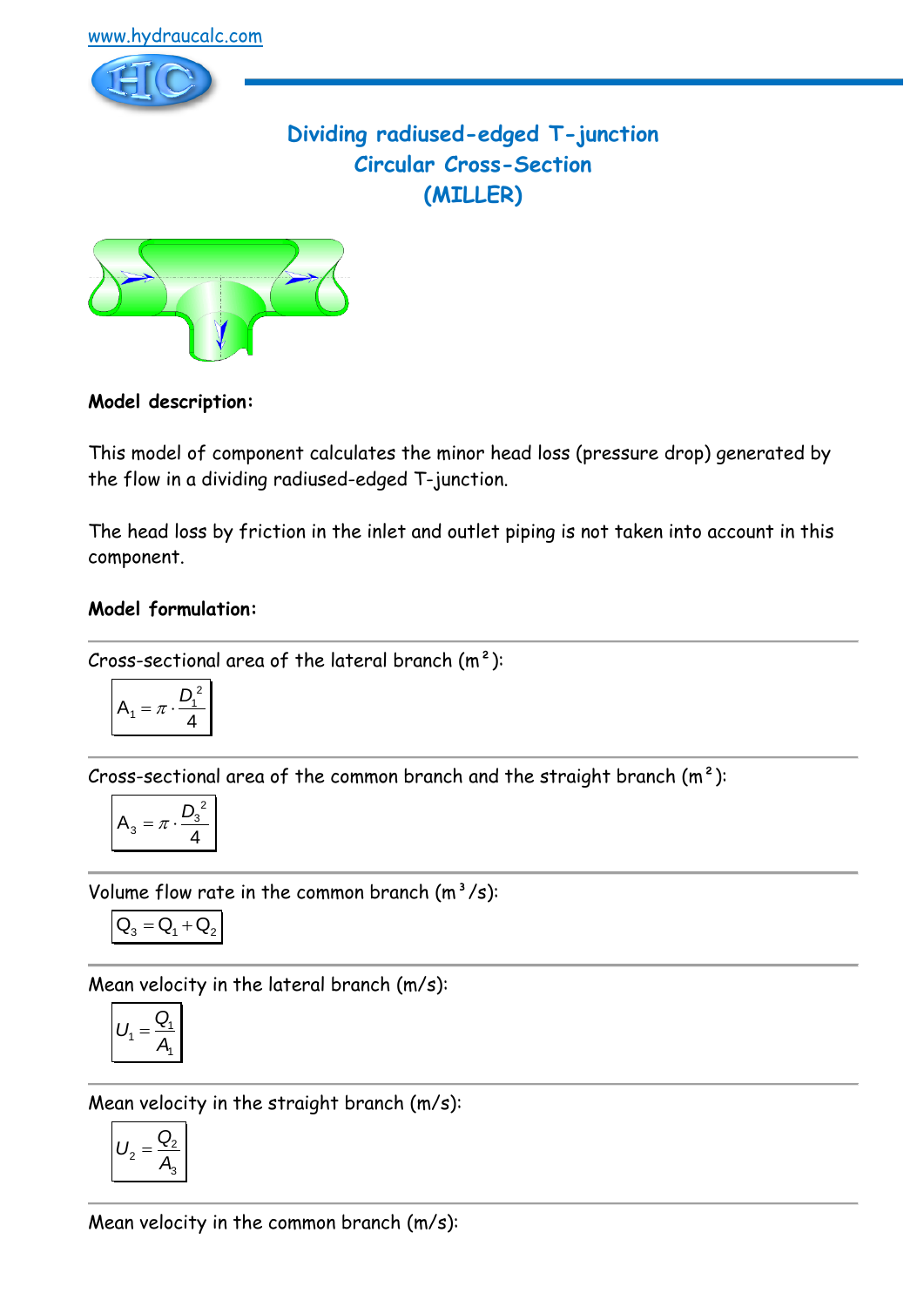$$
U_3 = \frac{Q_3}{A_3}
$$

Mass flow rate in the lateral branch (kg/s):

$$
G_{\!\scriptscriptstyle 1} = Q_{\!\scriptscriptstyle 1} \cdot \rho
$$

Mass flow rate in the straight branch (kg/s):

$$
G_2 = Q_2 \cdot \rho
$$

Mass flow rate in the common branch (kg/s):

$$
G_3 = Q_3 \cdot \rho
$$

Reynolds number in the lateral branch:

$$
Re_1 = \frac{U_1 \cdot D_1}{V}
$$

Reynolds number in the straight branch:

$$
\mathsf{Re}_2 = \frac{U_2 \cdot D_3}{V}
$$

Reynolds number in the common branch:

$$
\mathsf{Re}_3 = \frac{U_3 \cdot D_3}{v}
$$

Pressure loss coefficient of the lateral branch (based on mean velocity in the common branch):

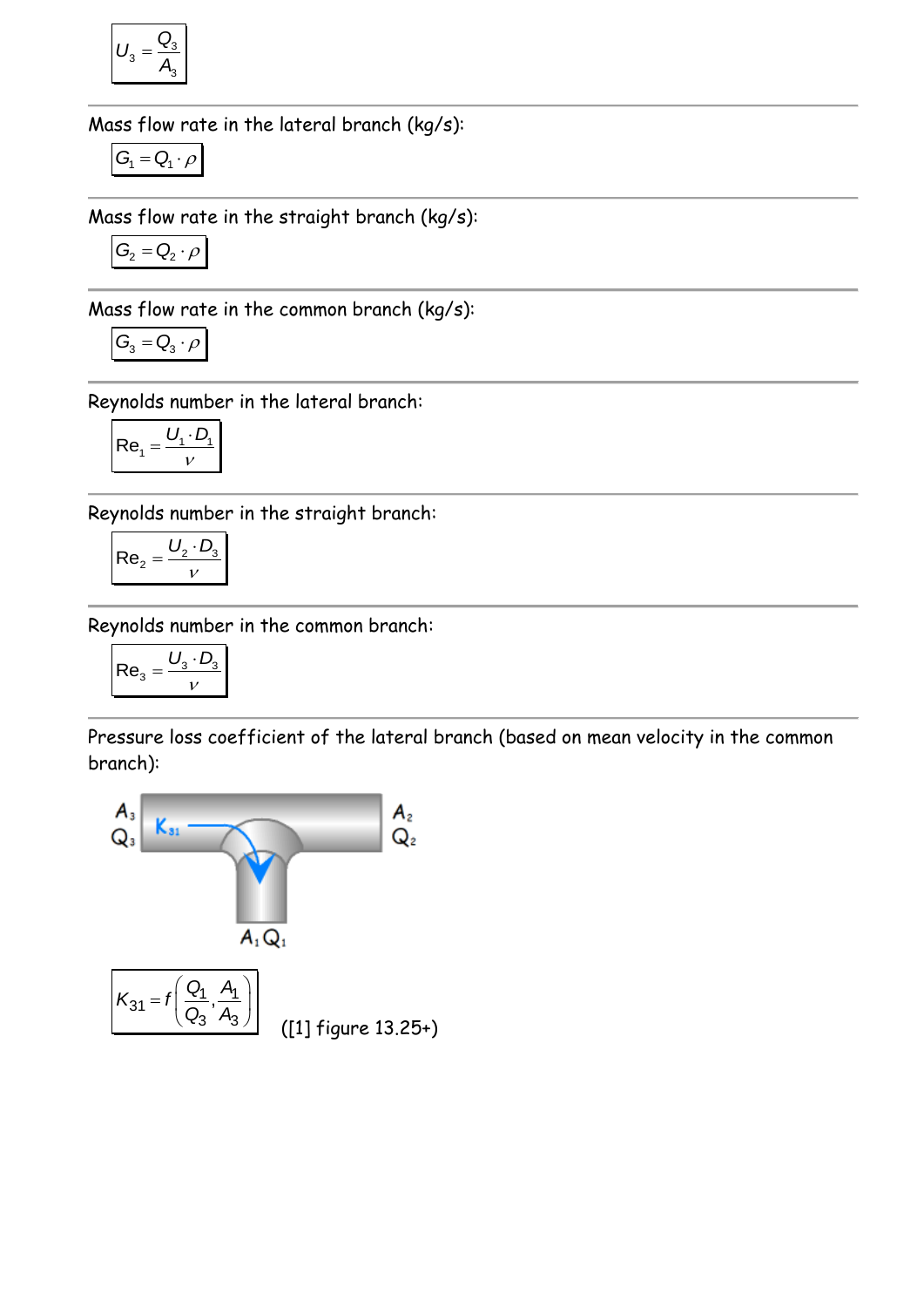

Pressure loss coefficient of the straight branch (based on mean velocity in the common branch):



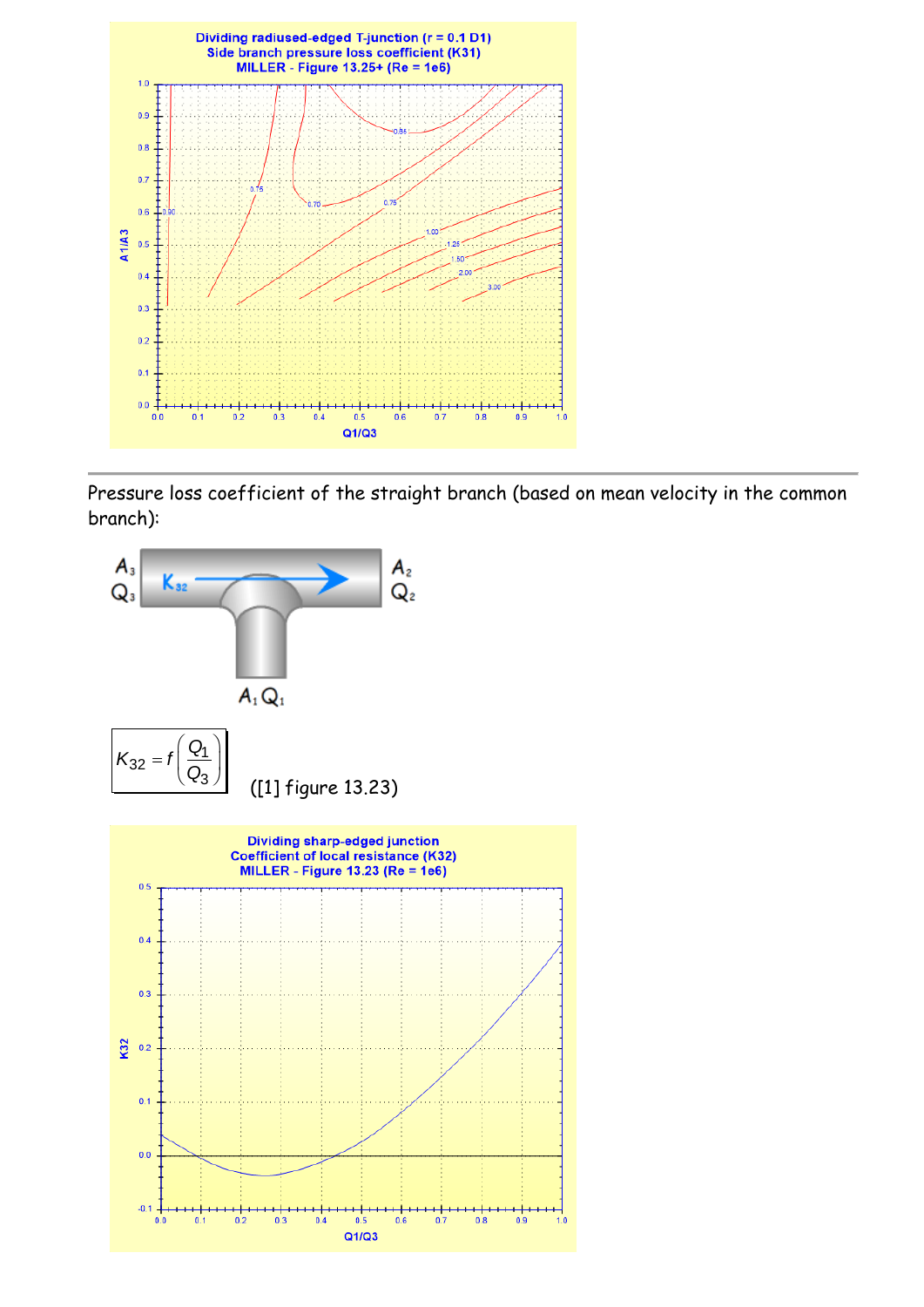Pressure loss in the lateral branch (Pa):

$$
\Delta P_{31} = K_{31} \cdot \frac{\rho \cdot U_3^2}{2}
$$

([1] equation 13.3)

Pressure loss in the straight branch (Pa):

$$
\Delta P_{32} = K_{32} \cdot \frac{\rho \cdot U_3^2}{2}
$$

([1] equation 13.4)

Head loss of fluid in the lateral branch (m):

$$
\Delta H_{31} = K_{31} \cdot \frac{U_3^2}{2 \cdot g}
$$

Head loss of fluid in the straight branch (m):

$$
\Delta H_{32} = K_{32} \cdot \frac{U_3^2}{2 \cdot g}
$$

Hydraulic power loss in the lateral branch (W):

$$
Wh_{31} = \Delta P_{31} \cdot Q_1
$$

Hydraulic power loss in the straight branch (W):

the common branch) ()

 $Wh_{32} = \Delta P_{32} \cdot Q_2$ 

### **Symbols, Definitions, SI Units:**

| $D_1$           | Diameter of the lateral branch (m)                                         |
|-----------------|----------------------------------------------------------------------------|
| $D_3$           | Diameter of the common branch and the straight branch (m)                  |
| A <sub>1</sub>  | Cross-sectional area of the lateral branch $(m2)$                          |
| $A_3$           | Cross-sectional area of the common branch and the straight branch $(m2)$   |
| $Q_1$           | Volume flow rate in the lateral branch $(m^3/s)$                           |
| $U_1$           | Mean velocity in the lateral branch (m/s)                                  |
| Q <sub>2</sub>  | Volume flow rate in the straight branch $(m^3/s)$                          |
| U <sub>2</sub>  | Mean velocity in the straight branch (m/s)                                 |
| $Q_3$           | Volume flow rate in the common branch $(m^3/s)$                            |
| $U_3$           | Mean velocity in the common branch (m/s)                                   |
| $G_1$           | Mass flow rate in the lateral branch (kg/s)                                |
| G2              | Mass flow rate in the straight branch (kg/s)                               |
| G <sub>3</sub>  | Mass flow rate in the common branch $(kq/s)$                               |
| Re <sub>1</sub> | Reynolds number in the lateral branch ()                                   |
| Rez             | Reynolds number in the straight branch ()                                  |
| Re <sub>3</sub> | Reynolds number in the common branch ()                                    |
| r               | Rounded radius (m)                                                         |
| $K_{31}$        | Pressure loss coefficient of the lateral branch (based on mean velocity in |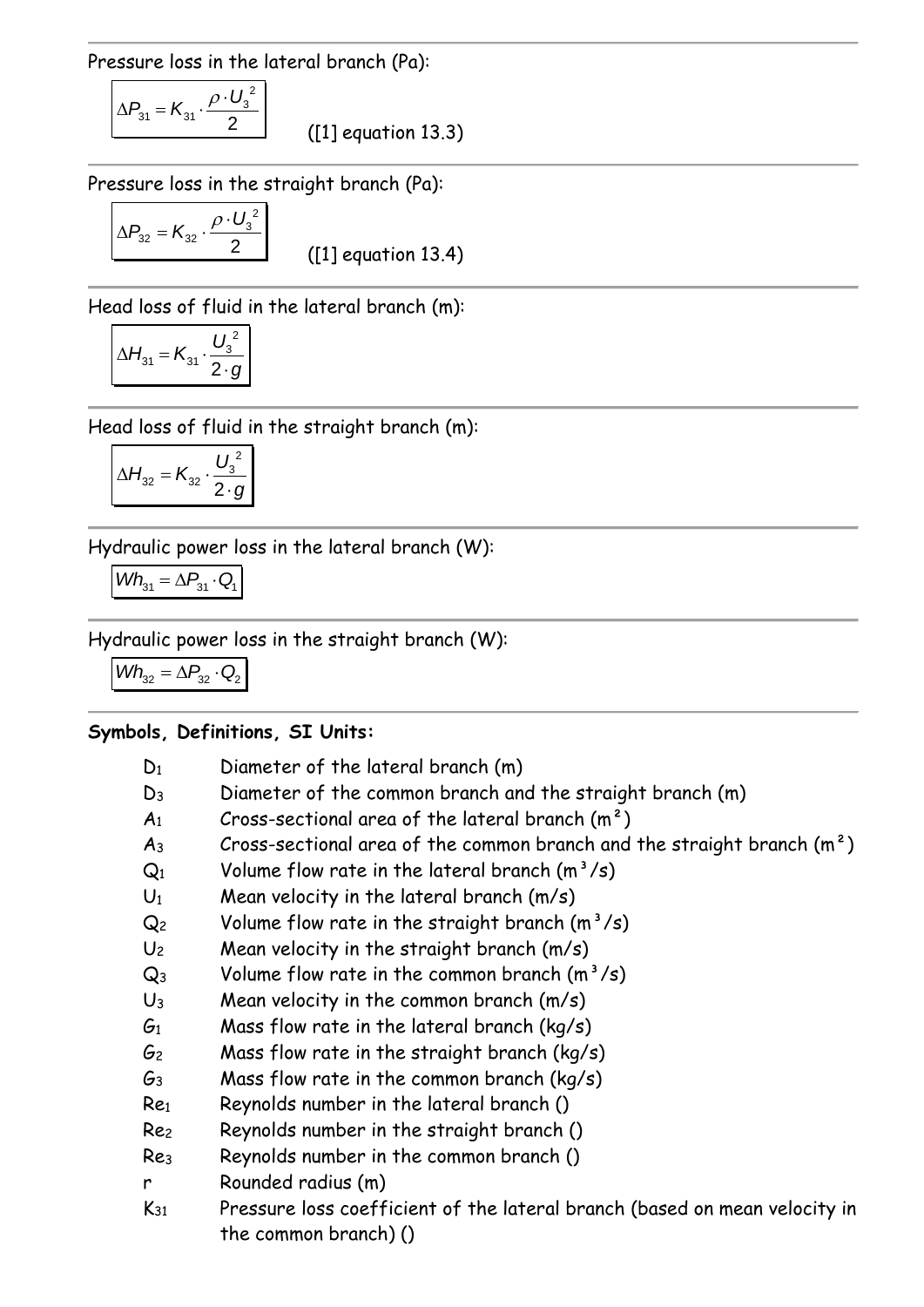| $K_{32}$        | Pressure loss coefficient of the straight branch (based on mean velocity |
|-----------------|--------------------------------------------------------------------------|
|                 | in the common branch) $()$                                               |
| $\Delta P_{31}$ | Pressure loss in the lateral branch (Pa)                                 |
| $\Delta P_{32}$ | Pressure loss in the straight branch (Pa)                                |
| $\Delta H_{31}$ | Head loss of fluid in the lateral branch (m)                             |
| $\Delta H_{32}$ | Head loss of fluid in the straight branch (m)                            |
| $Wh_{31}$       | Hydraulic power loss in the lateral branch (W)                           |
| $Wh_{32}$       | Hydraulic power loss in the straight branch (W)                          |
|                 |                                                                          |
| $\rho$          | Fluid density $(kq/m^3)$                                                 |
| $\mathbf v$     | Fluid kinematic viscosity $(m^2/s)$                                      |
| 9               | Gravitational acceleration $(m/s^2)$                                     |

#### **Validity range:**

- turbulent flow regime (Re<sub>3</sub>  $\geq 10^5$ )
- rounded radius equal to 0.1 diameter of the lateral branch ( $r = 0.1 D_1$ )
- cross-sections area ratio equal to or greater than 0.3  $(A_1/A_3 \ge 0.3)$ note: for cross-sections area ratios lower than 0.3 the pressure loss coefficients "K<sub>31</sub>" is extrapolated

### **Example of application:**